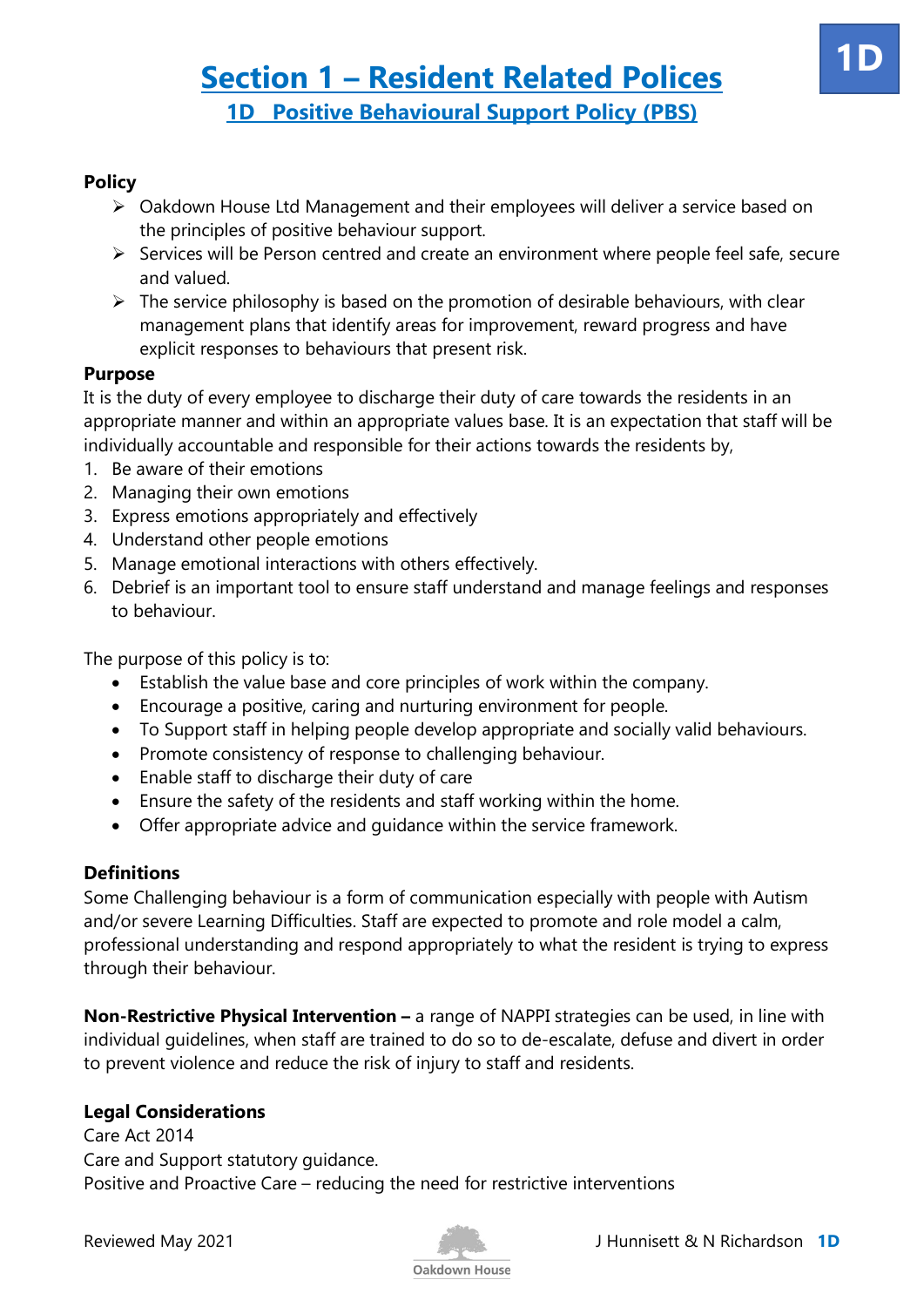BILD – Framework for reducing restrictive practices.

#### **Procedure**

Residents will be offered opportunities to develop a sense of personal responsibility appropriate to their understanding. Residents will, as much as possible, be involved in designing their behaviour support plans to support their sense of understanding, control and responsibility. Staff will foster appropriate relationships, creating appropriate boundaries and valued relationships.

An appropriate relationship will:

- Be based on mutual respect and positive interaction
- Be supportive and active in creating opportunities
- Take account of the residents personal history and be sensitive to their needs
- Have clear and professional boundaries
- Promote self-esteem through a variety of interactions and opportunities
- Seek to understand the function of the person's less socially valid behaviour
- Be truthful, consistent and nurturing.

#### **Positive Behaviour Support**

Residents will have a PBS plan stating:-

- the desirable behaviours to be encouraged,
- how they will be encouraged,
- who is responsible for the implementation of the plan
- when it will be reviewed
- the undesirable behaviours to be discouraged
- how they will be discouraged
- who is responsible for the implementation of the plan
- when it will be reviewed
- the hazardous behaviours that pose risks to the safety of the person, other residents, staff, visitors and members of the public, how they will be managed, who is responsible for the implementation of the plan and when it will be reviewed.

Residents will have a Positive Behaviour Support Plan. Input can be sought from staff, management, trainers and external professionals. Positive behaviour support plan will cover:

#### **1. Preventative strategy**

In most incidents, behaviours that challenge can be prevented by giving careful consideration to the personal and environmental factors affecting the individual. Each individual we support will have a documented and robust assessment, a person centred support/care plan which is informed by a detailed risk assessment which will contain the following elements to form effective preventative and reactive strategies:



**1D**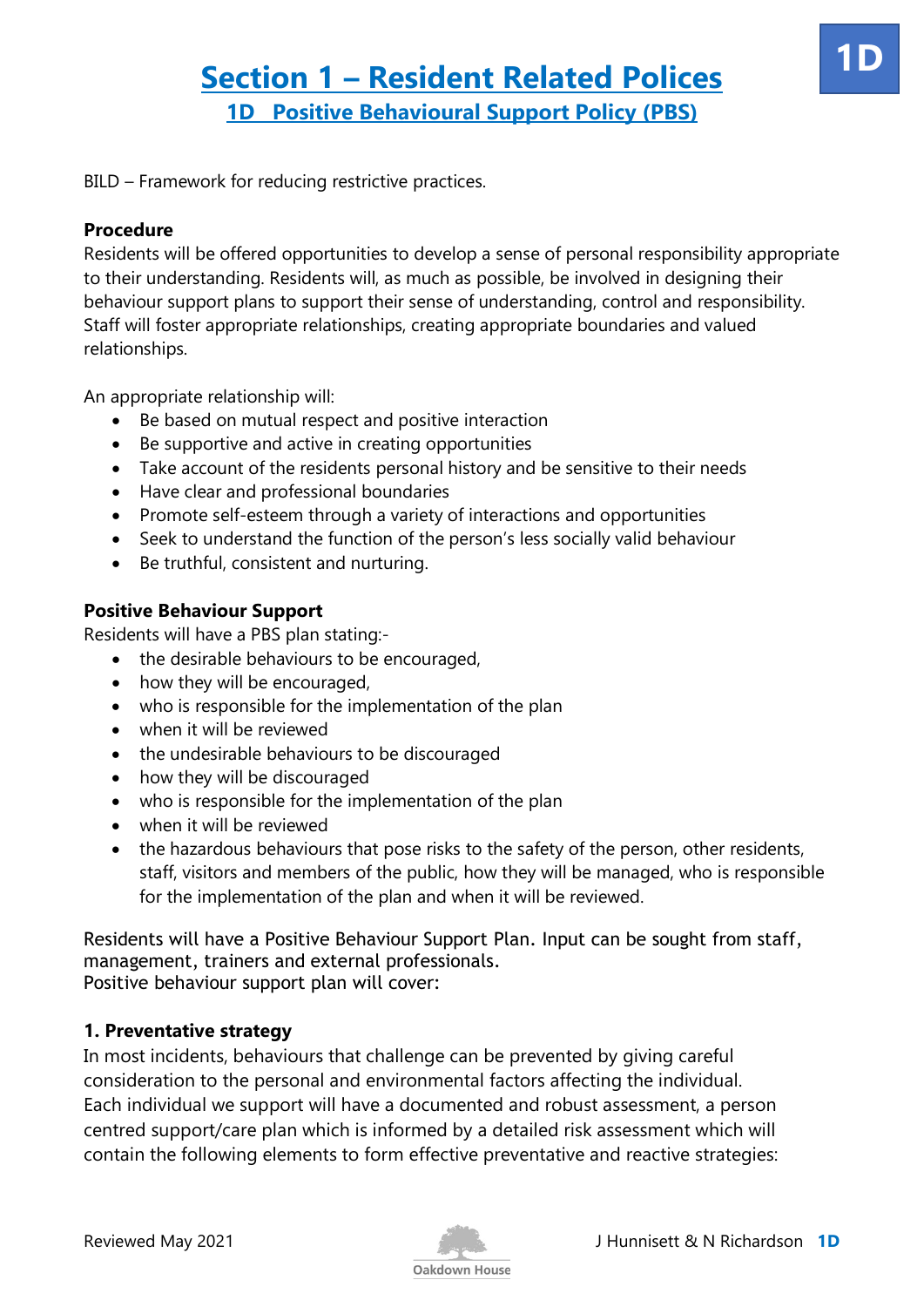- Identification of personal factors significant for the individual e.g. tiredness, pain, stressors, being asked to wait, family contact, etc.
- Environmental factors significant for the individual e.g. noise, crowds, temperature, over/under stimulation, etc.
- Identification of any other known cue behaviours and triggers
- Individual support plans for skill development and meaningful engagement
- Identification of any communication aids/support necessary for the person's voice to be heard
- Identification and support plans for mental and physical health and wellbeing
- Early warning signs that the individual is becoming anxious or distressed
- Early Intervention strategies for de-escalation (including any advance decisions where people have capacity to make and be involved in this must be detailed in the support/care plan.
- Consideration of changing the environment, including people in it (triggering factors).

### **2. REACTIVE STRATEGY**

Where behaviours escalate, despite preventative and de-escalation strategies that have been put in place, the support/care plan will detail the next steps that may need to be taken.

Any advance decision made by/with the individual detailing how they would like to be supported as they become more anxious/angry **must** be considered and, where appropriate and possible, implemented to support de-escalation.

The individual support/care plan will clearly identify:

- Signs or behaviours being displayed to indicate the behaviour is escalating and strategies to aid the person towards recovery
- Detailed intervention strategies, including appropriate staff interaction which may include involving different people in managing the situation i.e. removing staff where they may appear to be the target of the challenging behaviour, using key words and phrases and body language to encourage de-escalation where possible, etc.
- Consideration of changing the environment including people in it to minimise risk and assist in support of the individual and management of the behaviour

### **Consequences**

- $\triangleright$  Consequences should be clear, reasonable and fair and are understood by all staff and residents.
- $\triangleright$  Consequences are designed to have a positive effect on behaviours.

Appropriate consequences include:-

• Increased support

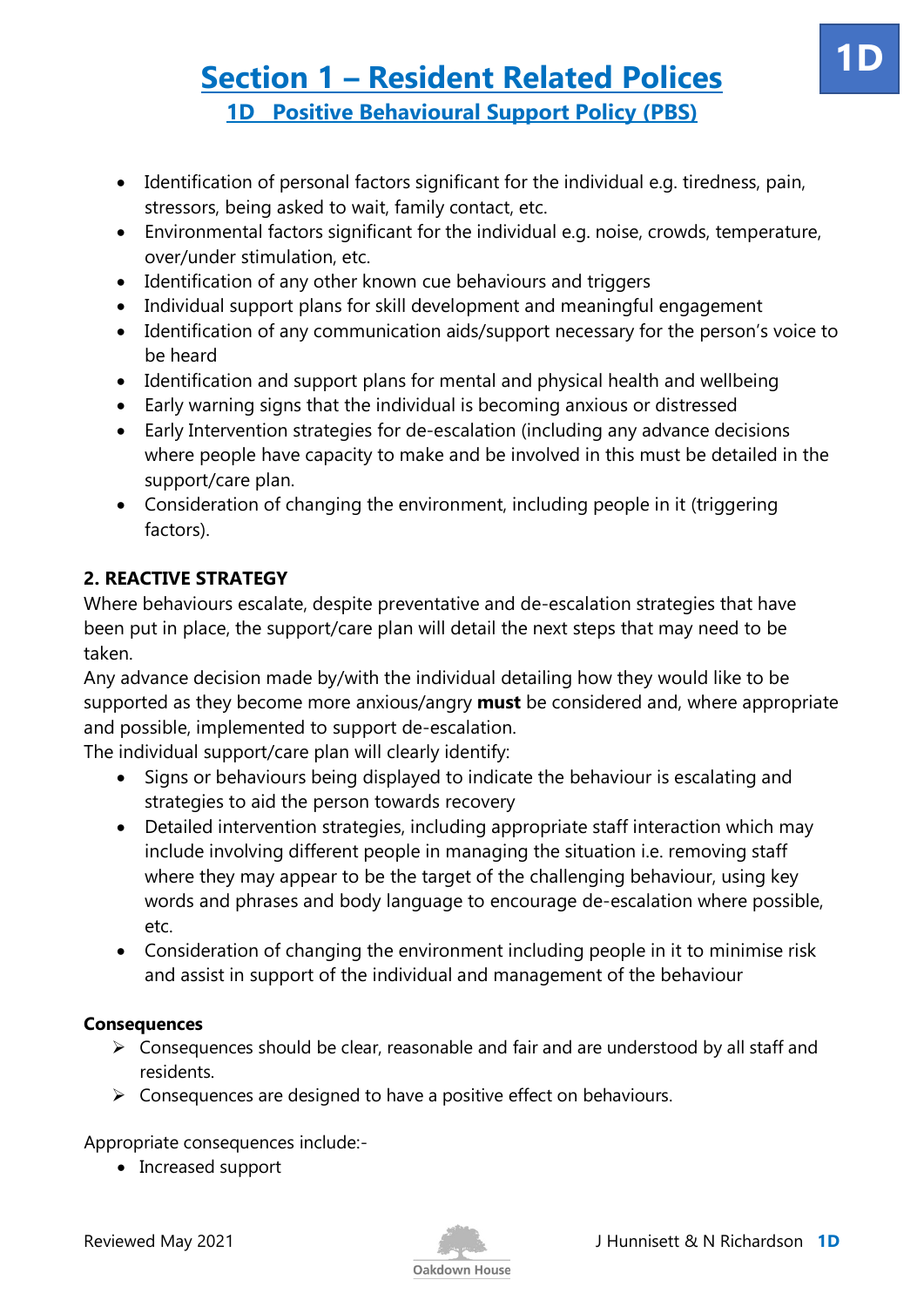- Decreased support
- Setting limits/boundaries
- Community activity stopped/changed due to safety
- Activity changed due to safety
- Change of environment/location

Consequences will be:

- Appropriate, given the persons understanding and care plan
- Realistic, enforceable and proportionate to the behaviour
- Put in place within an appropriate time-frame
- Where possible, previously agreed in advance as part of the Behaviour Support Plan
- Applied consistently with appropriate interaction and communication
- Applied individually

### **Post Incident Management**

Following any significant incident it will be appropriate to follow a process of post incident review.

Post incident review will ensure that any potential or existing risk is reduced:

- It will ensure that all appropriate people are informed of the incident.
- It will ensure appropriate recording of the incident.

It will ensure that the risk assessment and Behaviour Support Plan are reviewed and amended as appropriate

■ It may be ongoing and reflective, informing future practice.

The Management team will be responsible for ensuring that an appropriate de-brief is offered to staff.

## **Use of Physical Intervention Skills**

Oakdown House does not currently use physical restraint. However, this forms part of Carricks Brook policy should this change in the future.

## **Reporting and Recording**

All incidents must be recorded, Behaviour Analysis Charts to be completed where applicable and PBS plans must be reviewed and amended as appropriate.

All staff and the service provider have a duty of Candour, to be open and honest about practices, all mistakes will be used as an opportunity to learn from.



**1D**